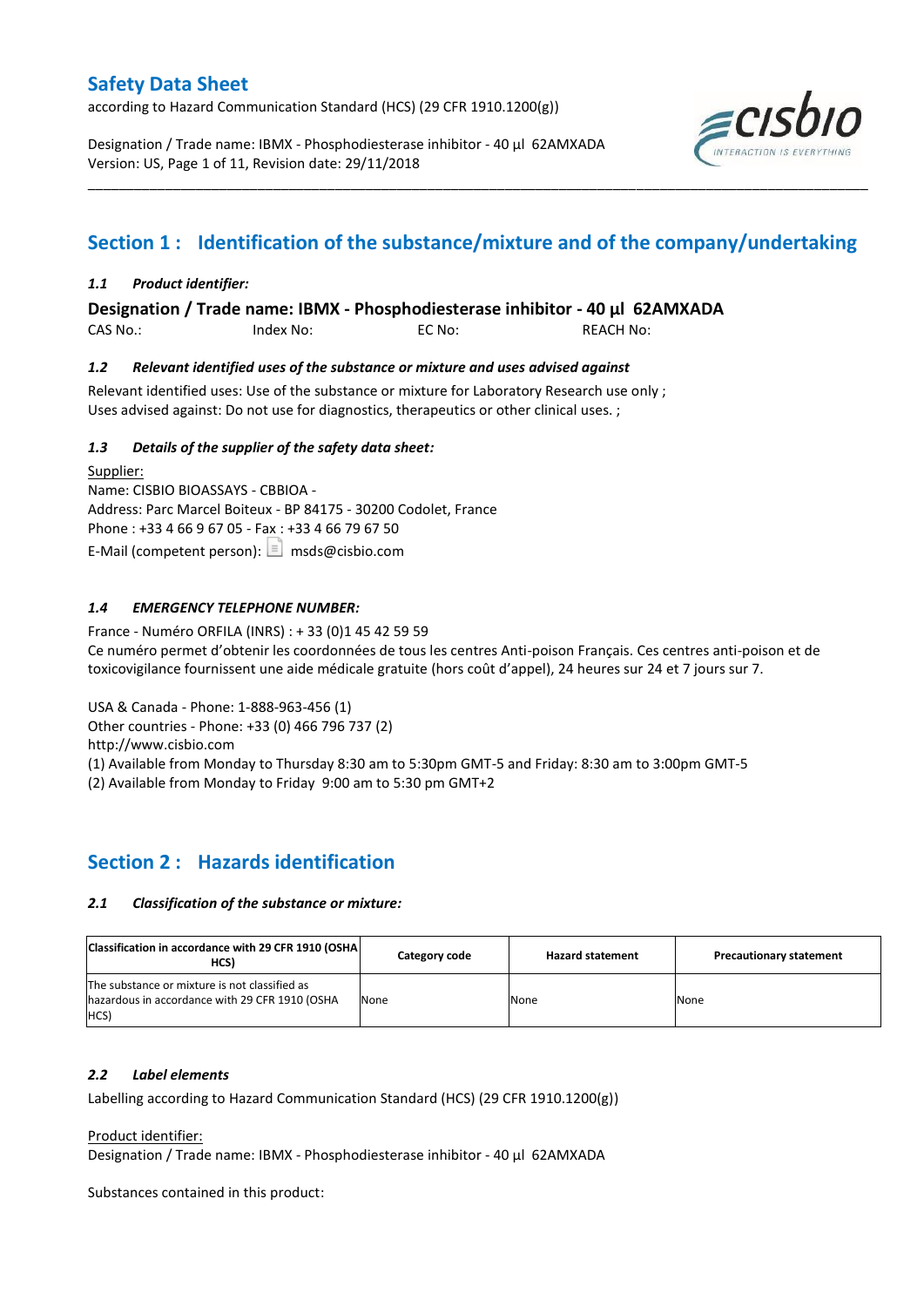according to Hazard Communication Standard (HCS) (29 CFR 1910.1200(g))

Designation / Trade name: IBMX - Phosphodiesterase inhibitor - 40 µl 62AMXADA Version: US, Page 2 of 11, Revision date: 29/11/2018



Hazard pictograms

Signal word:

Hazard and precautionary statements:

### *2.3 Other hazards*

The mixture does not contain substances classified as 'Substances of Very High Concern' (SVHC) >= 0.1% published by the European CHemicals Agency (ECHA) under article 57 of REACH. The mixture satisfies neither the PBT nor the vPvB criteria for mixtures in accordance with annexe XIII of the REACH regulations EC 1907/2006. ;

\_\_\_\_\_\_\_\_\_\_\_\_\_\_\_\_\_\_\_\_\_\_\_\_\_\_\_\_\_\_\_\_\_\_\_\_\_\_\_\_\_\_\_\_\_\_\_\_\_\_\_\_\_\_\_\_\_\_\_\_\_\_\_\_\_\_\_\_\_\_\_\_\_\_\_\_\_\_\_\_\_\_\_\_\_\_\_\_\_\_\_\_\_\_\_\_\_\_\_\_\_

Adverse human health effects:

## **Section 3 : Composition/information on ingredients**

#### *3.2 Mixtures*

Hazardous ingredients:

| Substance name     | CAS n°  | Index n' | EC n°     | Classification in accordance with 29 CFR  <br><b>1910 (OSHA HCS)</b> | Concentration<br>(%) | <b>SCL</b> | M-factor |
|--------------------|---------|----------|-----------|----------------------------------------------------------------------|----------------------|------------|----------|
| dimethyl sulfoxide | 67-68-5 |          | 200-664-3 |                                                                      | $\leq 100\%$         |            |          |

Additional information: Full text of H- and EUH-phrases: see SECTION 16.

## **Section 4 : First aid measures**

### *4.1 Description of first aid measures*

**General information**: Do not leave affected person unattended. ;

**Following inhalation**: In case of respiratory tract irritation, consult a physician. ;

**Following skin contact**:After contact with skin, wash immediately with water ;

**Following eye contact**: After contact with the eyes, rinse with water with the eyelids open for a sufficient length of time, then consult an ophthalmologist immediately. ;

**Following ingestion**: Do NOT induce vomiting. ;

**Self-protection of the first aider**:

### *4.2 Most important symptoms and effects, both acute and delayed*

Symptoms: No known symptoms to date. ; Effects: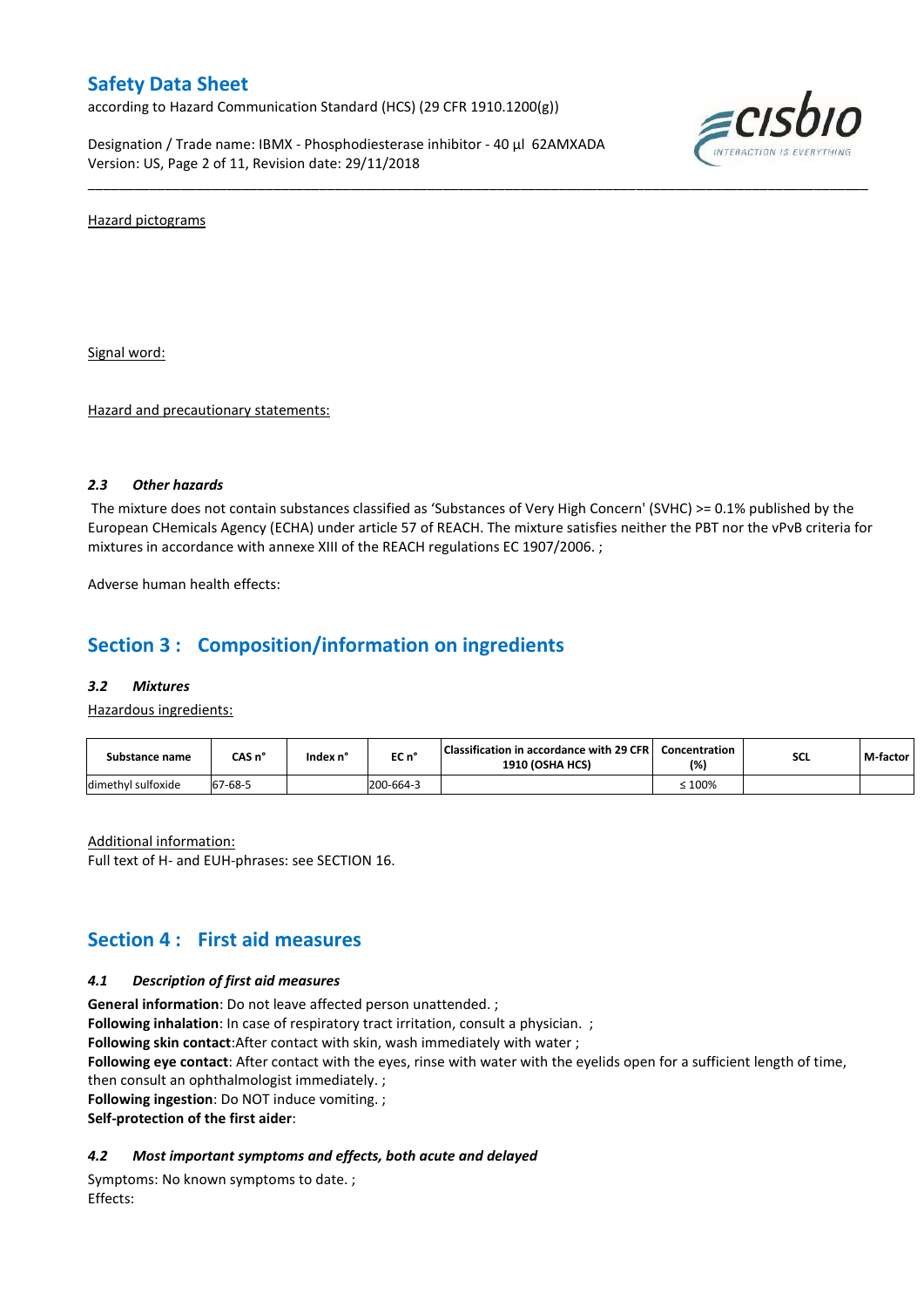according to Hazard Communication Standard (HCS) (29 CFR 1910.1200(g))

Designation / Trade name: IBMX - Phosphodiesterase inhibitor - 40 µl 62AMXADA Version: US, Page 3 of 11, Revision date: 29/11/2018



## *4.3 Indication of any immediate medical attention and special treatment needed*

Notes for the doctor:

# **Section 5 : Firefighting measures**

## *5.1 Extinguishing media:*

Suitable extinguishing media: This product is not flammable. Use extinguishing agent suitable for type of surrounding fire ;

\_\_\_\_\_\_\_\_\_\_\_\_\_\_\_\_\_\_\_\_\_\_\_\_\_\_\_\_\_\_\_\_\_\_\_\_\_\_\_\_\_\_\_\_\_\_\_\_\_\_\_\_\_\_\_\_\_\_\_\_\_\_\_\_\_\_\_\_\_\_\_\_\_\_\_\_\_\_\_\_\_\_\_\_\_\_\_\_\_\_\_\_\_\_\_\_\_\_\_\_\_

### *5.2 Special hazards arising from the substance or mixture*

Hazardous combustion products: /

### *5.3 Advice for fire-fighters*

Wear Protective clothing.; Additional information:

## **Section 6 : Accidental release measures**

### *6.1 Personal precautions, protective equipment and emergency procedures*

Emergency procedures: Provide adequate ventilation. ;

### *6.2 Environmental precautions*

Do not allow to enter into surface water or drains. ;

### *6.3 Methods and material for containment and cleaning up*

For cleaning up: Suitable material for taking up: Absorbing material, organic ; Other information:

### *6.4 Reference to other sections*

Additional information:

# **Section 7 : Handling and storage**

## *7.1 Precautions for safe handling*

Protective measures: Advice on safe handling: Avoid contact with skin, eyes and clothes. ; Fire preventions:

Do not eat, drink or smoke in areas where reagents are handled. ; Advice on general occupational hygiene: Handle in accordance with good industrial hygiene and safety practice ;

## *7.2 Conditions for safe storage, including any incompatibilities*

Requirements for storage rooms and vessels: Keep container tightly closed. ; Hints on storage assembly: Materials to avoid: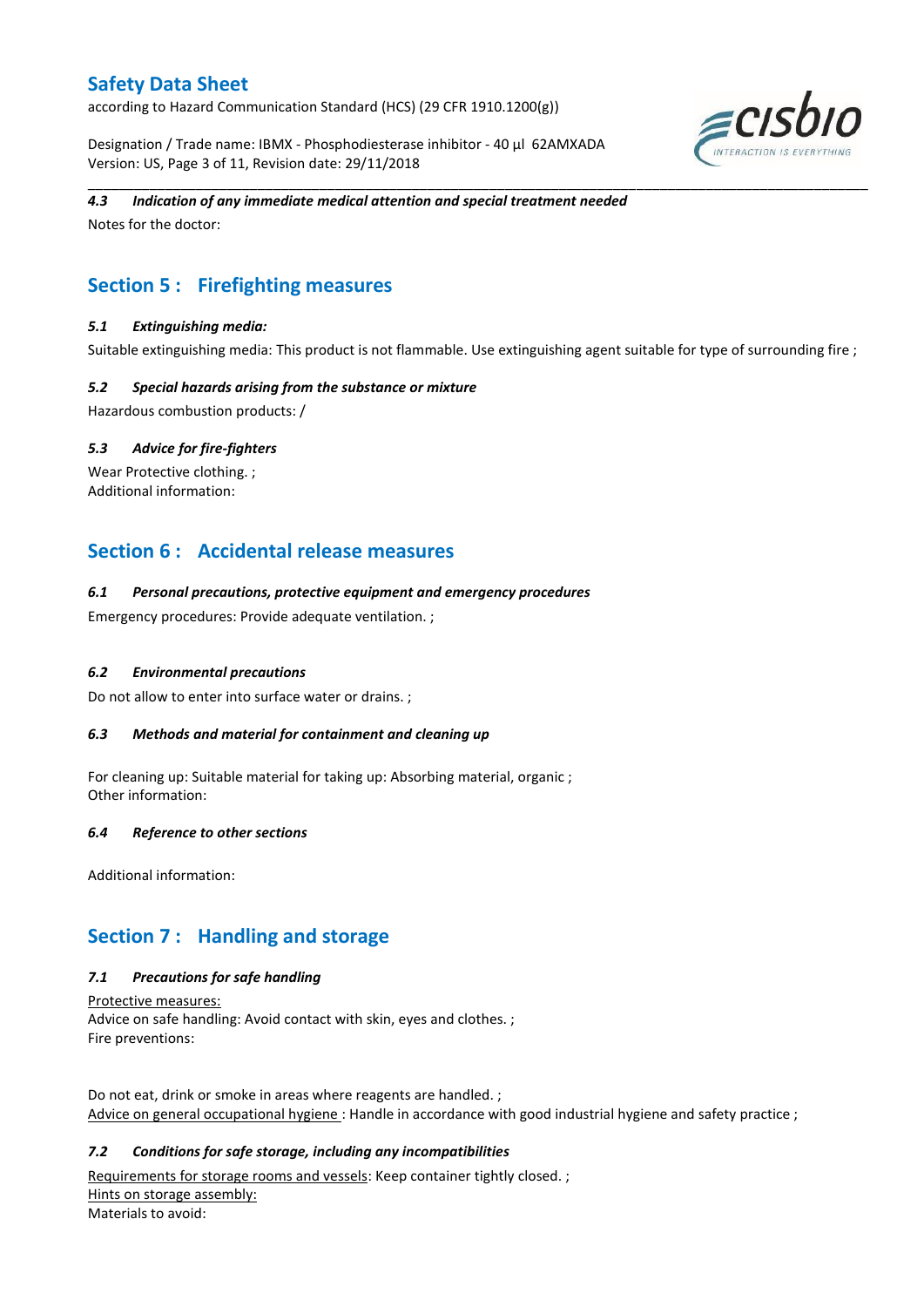according to Hazard Communication Standard (HCS) (29 CFR 1910.1200(g))

Designation / Trade name: IBMX - Phosphodiesterase inhibitor - 40 µl 62AMXADA Version: US, Page 4 of 11, Revision date: 29/11/2018



Further information on storage conditions:

### *7.3 Specific end uses:*

Recommendations on specific end uses: Observe technical data sheet. ;

# **Section 8 : Exposure controls/personal protection**

### *8.1 Control parameters*

Preliminary remark:

### 8.1.1 Occupational exposure limits:

OSHA (USA)

| Source:                       | Occupational Safety and Health Administration (OSHA) Permissible Exposure Limits (PELS) from 29 CFR 1910.1000 |         |                                                                            |                                                                               |                                                                      |                                                                        |  |  |
|-------------------------------|---------------------------------------------------------------------------------------------------------------|---------|----------------------------------------------------------------------------|-------------------------------------------------------------------------------|----------------------------------------------------------------------|------------------------------------------------------------------------|--|--|
| <b>Substance</b>              | EC No.                                                                                                        | CAS-No  | <b>OSHA Permissible</b><br><b>Exposure Limit (PEL)</b><br>8-hour TWA (ppm) | <b>OSHA Permissible</b><br><b>Exposure Limit (PEL) 8-</b><br>hour TWA (mg/m3) | <b>OSHA Permissible</b><br><b>Exposure Limit (PEL)</b><br>STEL (ppm) | <b>OSHA Permissible</b><br><b>Exposure Limit (PEL)</b><br>STEL (mg/m3) |  |  |
| 67-68-5 / 200-664-3 200-664-3 |                                                                                                               | 67-68-5 |                                                                            |                                                                               |                                                                      |                                                                        |  |  |

\_\_\_\_\_\_\_\_\_\_\_\_\_\_\_\_\_\_\_\_\_\_\_\_\_\_\_\_\_\_\_\_\_\_\_\_\_\_\_\_\_\_\_\_\_\_\_\_\_\_\_\_\_\_\_\_\_\_\_\_\_\_\_\_\_\_\_\_\_\_\_\_\_\_\_\_\_\_\_\_\_\_\_\_\_\_\_\_\_\_\_\_\_\_\_\_\_\_\_\_\_

| Source:                         | TRGS 903, November 2015, BAuA |         |             |           |  |  |
|---------------------------------|-------------------------------|---------|-------------|-----------|--|--|
| Substance                       | EC No.                        | CAS No  | BGW (mg/m3) | BGW (ppm) |  |  |
| 67-68-5 / 200-664-3   200-664-3 |                               | 67-68-5 |             |           |  |  |

## 8.1.2 DNEL/PNEC-values:

• DNEL worker

| Source:                    |                   | <b>IGESTIS - substance database</b> |                                                 |                                                       |                                                           |                                                  |                                                          |                                                         |                                                             |
|----------------------------|-------------------|-------------------------------------|-------------------------------------------------|-------------------------------------------------------|-----------------------------------------------------------|--------------------------------------------------|----------------------------------------------------------|---------------------------------------------------------|-------------------------------------------------------------|
| Substance                  | EC No.            | <b>CAS-No</b>                       | Acute - dermal,<br>local effects<br>(mg/kg/day) | Long-term-<br>dermal, local<br>effects<br>(mg/kg/day) | Long-term –<br>dermal.<br>systemic effects<br>(mg/kg/day) | Acute –<br>linhalation. local<br>effects (mg/m3) | $Acute -$<br>inhalation.<br>Isystemic effects<br>(mg/m3) | $Long-term -$<br>linhalation. locall<br>effects (mg/m3) | $Long-term -$<br>inhalation.<br>systemic effects<br>(mg/m3) |
| $67 - 68 - 5$<br>200-664-3 | 200-664-3 67-68-5 |                                     |                                                 |                                                       |                                                           | 265-265                                          | 484-484                                                  |                                                         |                                                             |

### • DNEL consumer

| Source:                     |                   | <b>IGESTIS - substance database</b> |                                                 |                                                          |                                                          |                                                 |                                                       |                                                      |                                                             |
|-----------------------------|-------------------|-------------------------------------|-------------------------------------------------|----------------------------------------------------------|----------------------------------------------------------|-------------------------------------------------|-------------------------------------------------------|------------------------------------------------------|-------------------------------------------------------------|
| <b>Substance</b>            | EC No.            | CAS-No                              | Acute – dermal.<br>local effects<br>(mg/kg/day) | Long-term $-$<br>dermal, local<br>effects<br>(mg/kg/day) | Long-term-<br>dermal.<br>systemic effects<br>(mg/kg/day) | Acute –<br>inhalation. local<br>effects (mg/m3) | Acute –<br>inhalation.<br>systemic effects<br>(mg/m3) | Long-term -<br>linhalation. local<br>effects (mg/m3) | $Long-term -$<br>inhalation.<br>systemic effects<br>(mg/m3) |
| $67 - 68 - 5/$<br>200-664-3 | 200-664-3 67-68-5 |                                     |                                                 |                                                          |                                                          |                                                 |                                                       |                                                      |                                                             |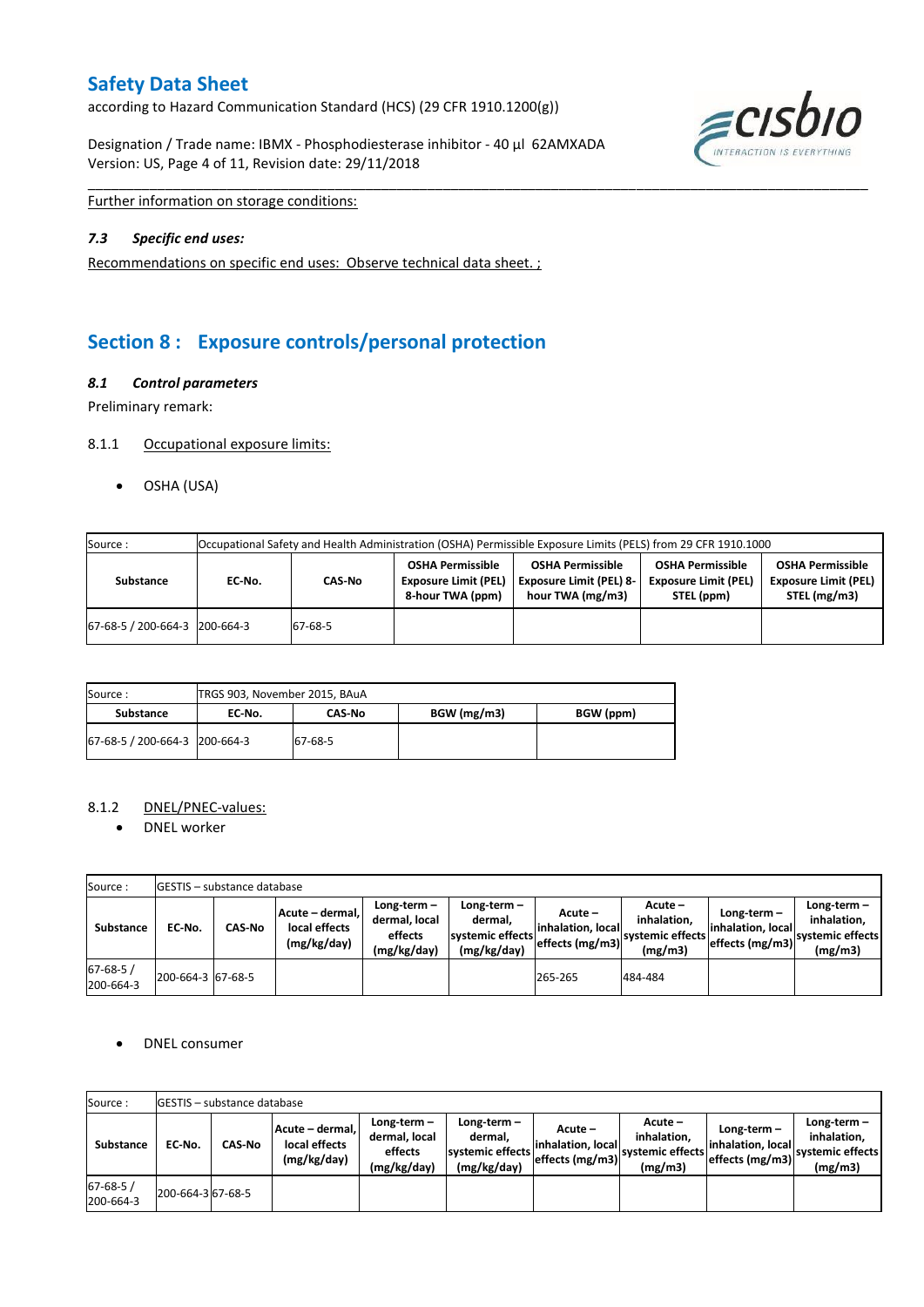according to Hazard Communication Standard (HCS) (29 CFR 1910.1200(g))

Designation / Trade name: IBMX - Phosphodiesterase inhibitor - 40 µl 62AMXADA Version: US, Page 5 of 11, Revision date: 29/11/2018



## • PNEC

| Source:               | <b>INERIS</b>     |            |  |              |  |              |  |                      |  |            |                      |              |  |  |  |  |  |
|-----------------------|-------------------|------------|--|--------------|--|--------------|--|----------------------|--|------------|----------------------|--------------|--|--|--|--|--|
|                       |                   |            |  | PNEC AQUATIC |  |              |  |                      |  |            | <b>PNEC Sediment</b> |              |  |  |  |  |  |
| <b>Substance</b>      | EC No.<br>CAS-No  | freshwater |  |              |  | marine water |  | intermittent release |  | freshwater |                      | marine water |  |  |  |  |  |
|                       |                   |            |  |              |  |              |  |                      |  |            |                      |              |  |  |  |  |  |
| 67-68-5/<br>200-664-3 | 200-664-3 67-68-5 |            |  |              |  |              |  |                      |  |            |                      |              |  |  |  |  |  |

\_\_\_\_\_\_\_\_\_\_\_\_\_\_\_\_\_\_\_\_\_\_\_\_\_\_\_\_\_\_\_\_\_\_\_\_\_\_\_\_\_\_\_\_\_\_\_\_\_\_\_\_\_\_\_\_\_\_\_\_\_\_\_\_\_\_\_\_\_\_\_\_\_\_\_\_\_\_\_\_\_\_\_\_\_\_\_\_\_\_\_\_\_\_\_\_\_\_\_\_\_

| Source:                     | <b>INERIS</b> |               |                  |         |                                |        |         |                 |        |         |                             |        |         |       |
|-----------------------------|---------------|---------------|------------------|---------|--------------------------------|--------|---------|-----------------|--------|---------|-----------------------------|--------|---------|-------|
|                             |               | <b>CAS-No</b> |                  | Others  |                                |        |         |                 |        |         |                             |        |         |       |
| <b>Substance</b><br>EC-No.  |               |               | <b>PNEC soil</b> |         | PNEC sewage treatment<br>plant |        |         | <b>PNEC</b> air |        |         | PNEC secondary<br>poisoning |        |         |       |
|                             |               |               | (mg/L)           | (mg/kg) | (ppm)                          | (mg/L) | (mg/kg) | (ppm)           | (mg/L) | (mg/kg) | (ppm)                       | (mg/L) | (mg/kg) | (ppm) |
| $67 - 68 - 5/$<br>200-664-3 | 200-664-3     | 67-68-5       |                  |         |                                |        |         |                 |        |         |                             |        |         |       |

## *8.2 Exposure controls*

8.2.1 Appropriate engineering controls:

Technical measures and appropriate working operations should be given priority over the use of personal protective equipment. See section 7

8.2.2 Personal protective equipment:

Eye / Face protection: Safety glasses with side-shields ;

Skin protection:Gloves ;

Respiratory protection:Ensure adequate ventilation ;

Thermal hazards:

8.2.3 Environmental exposure controls:

Consumer exposure control

Measures related to consumer uses of the substance (as such or in mixtures): Measures related to the service life of the substance in articles:

# **Section 9 : Physical and chemical properties**

### *9.1 Information on basic physical and chemical properties*

**A**nnearance

| <u>Appearance</u>     |             |
|-----------------------|-------------|
| Physical state        | Liquid      |
| Colour                | Colorless ; |
| Odour                 |             |
| Odour threshold (ppm) |             |

|                                          | Value | Concentration<br>(mol/L) | Method | Temperature (°C) | Pressure (kPa) | Remark |
|------------------------------------------|-------|--------------------------|--------|------------------|----------------|--------|
| pH                                       |       |                          |        |                  |                |        |
| Melting point (°C)                       |       |                          |        |                  |                |        |
| Freezing point (°C)                      |       |                          |        |                  |                |        |
| Initial boiling point/boiling range (°C) |       |                          |        |                  |                |        |
| Flash point (°C)                         |       |                          |        |                  |                |        |
| Evaporation rate (kg/m <sup>2</sup> /h)  |       |                          |        |                  |                |        |
| Flammability (type: ) (%)                |       |                          |        |                  |                |        |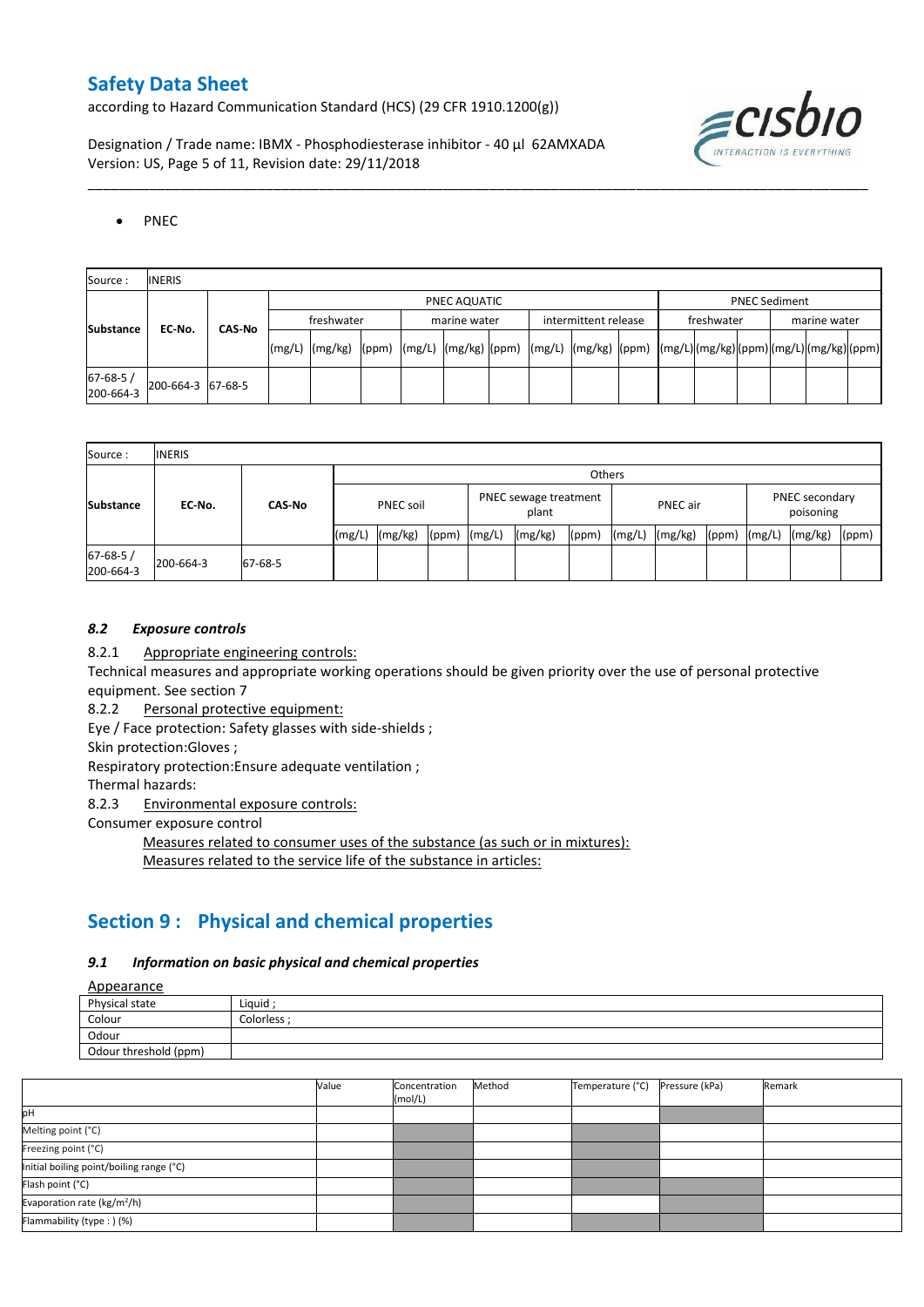according to Hazard Communication Standard (HCS) (29 CFR 1910.1200(g))

ECISDIO

Designation / Trade name: IBMX - Phosphodiesterase inhibitor - 40 µl 62AMXADA Version: US, Page 6 of 11, Revision date: 29/11/2018

| Upper/lower                                                 |                              | Upper explosive limit                 |  |  |  |
|-------------------------------------------------------------|------------------------------|---------------------------------------|--|--|--|
| flammability or explosive<br>limits                         |                              | (%)                                   |  |  |  |
|                                                             |                              | Lower explosive limit (%)             |  |  |  |
| Vapour pressure (kPa)                                       |                              |                                       |  |  |  |
| Vapour density (g/cm <sup>3</sup> )                         |                              |                                       |  |  |  |
|                                                             | Density (g/cm <sup>3</sup> ) |                                       |  |  |  |
| Densities                                                   |                              | Relative density (g/cm <sup>3</sup> ) |  |  |  |
|                                                             |                              | Bulk density (g/cm <sup>3</sup> )     |  |  |  |
|                                                             |                              | Critical density (g/cm <sup>3</sup> ) |  |  |  |
| Solubility (Type: ) (g/L)                                   |                              |                                       |  |  |  |
| Partition coefficient (log Pow)<br>n-octanol/water at pH :  |                              |                                       |  |  |  |
| Auto-ignition temperature (°C)                              |                              |                                       |  |  |  |
| Decomposition temperature (°C)<br>Decomposition energy : kJ |                              |                                       |  |  |  |
| Viscosity, dynamic (poiseuille)<br>Viscosity                |                              |                                       |  |  |  |
| Viscosity, cinematic (cm <sup>3</sup> /s)                   |                              |                                       |  |  |  |
| Explosive properties                                        |                              |                                       |  |  |  |
|                                                             | Oxidising properties         |                                       |  |  |  |

### *9.2 Other information:*

No other relevant data available

# **Section 10 : Stability and reactivity**

### *10.1 Reactivity*

This material is considered to be non-reactive under normal use conditions. ;

#### *10.2 Chemical stability*

- *10.3 Possibility of hazardous reactions*
- *10.4 Conditions to avoid:*
- *10.5 Incompatible materials:*

#### *10.6 Hazardous decomposition products:*

Does not decompose when used for intended uses. ;

## **Section 11 : Toxicological information**

Toxicokinetics, metabolism and distribution

### *11.1 Information on toxicological effects*

**Substances** 

**Acute toxicity**

Animal data: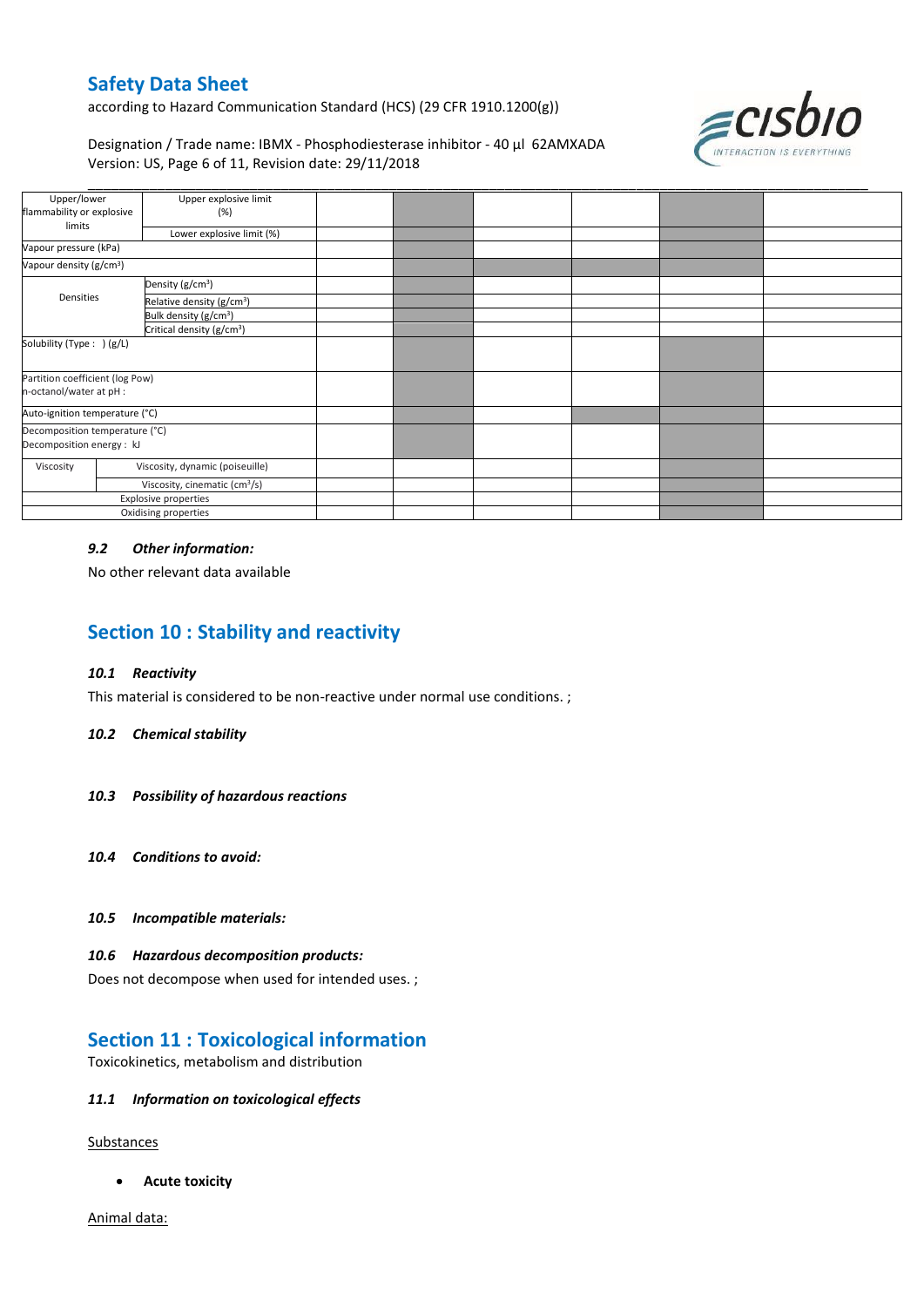according to Hazard Communication Standard (HCS) (29 CFR 1910.1200(g))

Designation / Trade name: IBMX - Phosphodiesterase inhibitor - 40 µl 62AMXADA Version: US, Page 7 of 11, Revision date: 29/11/2018

\_\_\_\_\_\_\_\_\_\_\_\_\_\_\_\_\_\_\_\_\_\_\_\_\_\_\_\_\_\_\_\_\_\_\_\_\_\_\_\_\_\_\_\_\_\_\_\_\_\_\_\_\_\_\_\_\_\_\_\_\_\_\_\_\_\_\_\_\_\_\_\_\_\_\_\_\_\_\_\_\_\_\_\_\_\_\_\_\_\_\_\_\_\_\_\_\_\_\_\_\_



Acute oral toxicity:

Acute dermal toxicity:

Acute inhalative toxicity:

Practical experience / human evidence: Assessment / Classification: General Remark:

### **Skin corrosion/irritation**

Animal data:

In-vitro skin test method: In-vitro skin test result:

Assessment / Classification:

#### **Eye damage/irritation**

Animal data:

In vitro eye test method: In vitro eye test result: Assessment / Classification:

- C**MR effects (carcinogenity, mutagenicity and toxicity for reproduction)**
	- o Germ cell mutagenicity:

Animal data:

Assessment / Classification:

o Carcinogenicity

Practical experience / human evidence: Animal data:

Other information: Assessment / Classification:

o Reproductive toxicity

Practical experience / human evidence: Animal data:

Other information: Assessment / Classification:

Overall assessment on CMR properties: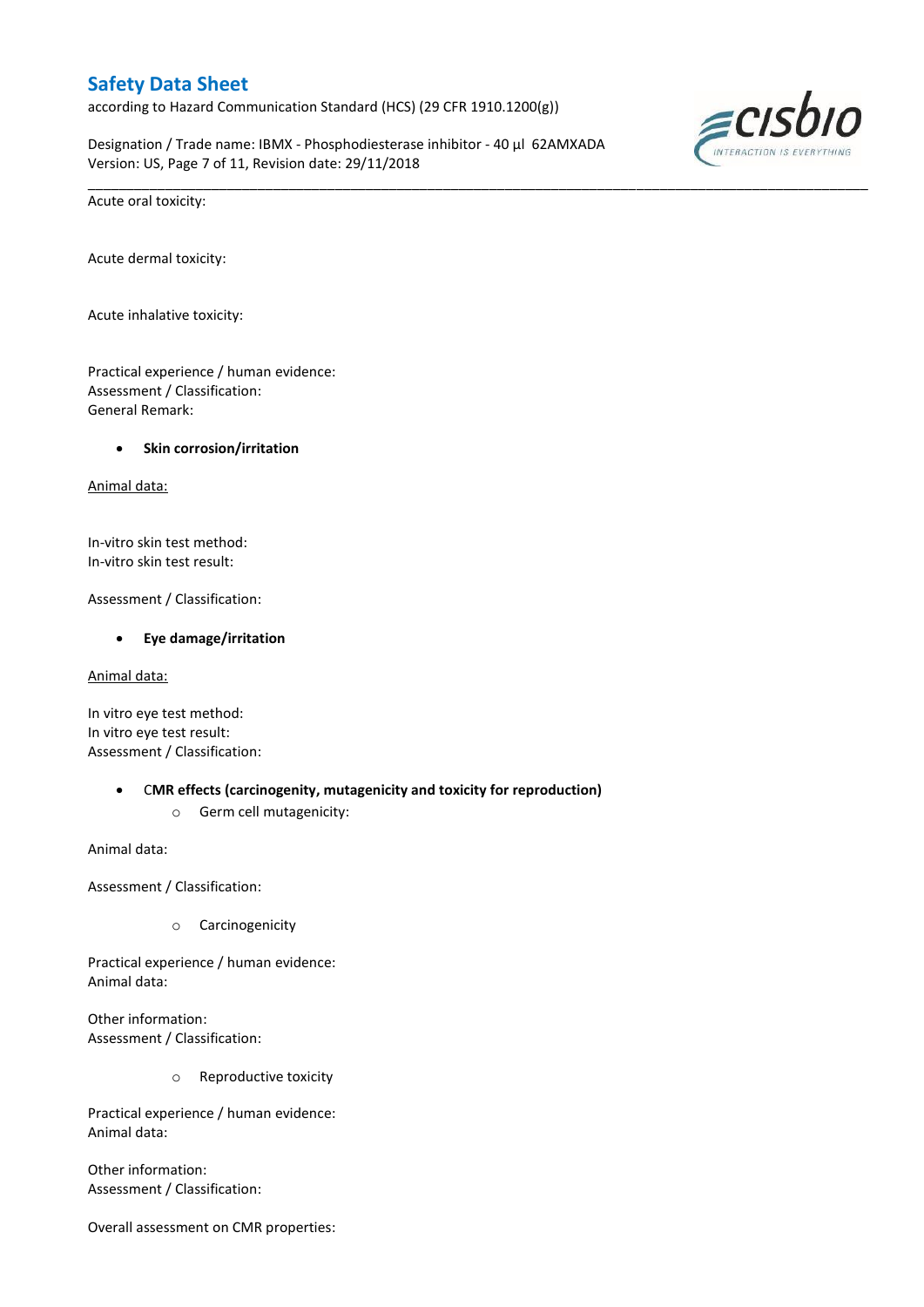according to Hazard Communication Standard (HCS) (29 CFR 1910.1200(g))

Designation / Trade name: IBMX - Phosphodiesterase inhibitor - 40 µl 62AMXADA Version: US, Page 8 of 11, Revision date: 29/11/2018

\_\_\_\_\_\_\_\_\_\_\_\_\_\_\_\_\_\_\_\_\_\_\_\_\_\_\_\_\_\_\_\_\_\_\_\_\_\_\_\_\_\_\_\_\_\_\_\_\_\_\_\_\_\_\_\_\_\_\_\_\_\_\_\_\_\_\_\_\_\_\_\_\_\_\_\_\_\_\_\_\_\_\_\_\_\_\_\_\_\_\_\_\_\_\_\_\_\_\_\_\_



- **Specific target organ toxicity (single exposure)**
	- o STOT SE 1 and 2

Animal data:

Other information:

o STOT SE 3

Practical experience / human evidence:

Other information: Assessment / Classification:

### **Specific target organ toxicity (repeated exposure)**

Practical experience / human evidence: Animal data:

Assessment / Classification: Other information

**Aspiration hazard**

Practical experience / human evidence: Experimental data: viscosity data: see SECTION 9. Assessment / Classification: Remark:

11.1.1 Mixtures No toxicological information is available for the mixture itself

## **Section 12 : Ecological information**

In case that test data regarding one endpoint/differentiation exist for the mixture itself, the classification is carried out according to the substance criteria (excluding biodegradation and bioaccumulation). If no test data exist, the criteria for mixture classification has to be used (calculation method) in this case the toxicological data of the ingredients are shown.

*12.1 Aquatic toxicity:* 

Acute (short-term) fish toxicity

Chronic (long-term) fish toxicity

Acute (short-term) toxicity to crustacea

Chronic (long-term) toxicity to crustacea

Acute (short-term) toxicity to algae and cyanobacteria

Toxicity to microorganisms and other aquatic plants / organisms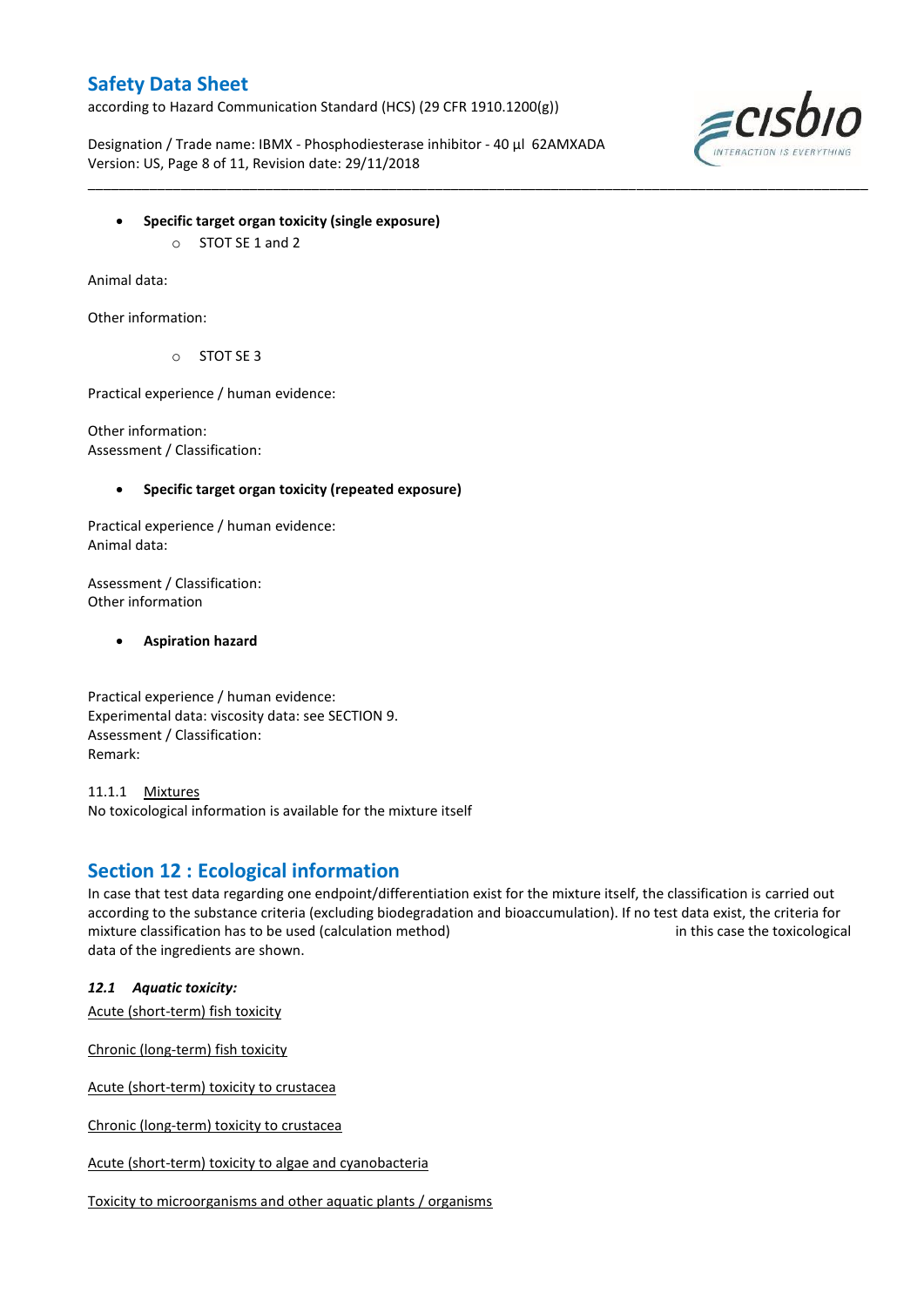according to Hazard Communication Standard (HCS) (29 CFR 1910.1200(g))

Designation / Trade name: IBMX - Phosphodiesterase inhibitor - 40 µl 62AMXADA Version: US, Page 9 of 11, Revision date: 29/11/2018

\_\_\_\_\_\_\_\_\_\_\_\_\_\_\_\_\_\_\_\_\_\_\_\_\_\_\_\_\_\_\_\_\_\_\_\_\_\_\_\_\_\_\_\_\_\_\_\_\_\_\_\_\_\_\_\_\_\_\_\_\_\_\_\_\_\_\_\_\_\_\_\_\_\_\_\_\_\_\_\_\_\_\_\_\_\_\_\_\_\_\_\_\_\_\_\_\_\_\_\_\_



Assessment / Classification:

## *12.2 Persistence and degradability*

Biodegradation:

Abiotic Degradation:

Assessment / Classification:

### *12.3 Bioaccumulative potential*

Bioconcentration factor (BCF):

*12.4 Mobility in soil*

*12.5 Results of PBT and vPvB assessment*

### *12.6 Other adverse effects:*

Additional ecotoxicological information:

# **Section 13 : Disposal considerations**

### *13.1 Waste treatment methods*

Waste treatment options: Dispose of waste according to applicable legislation. ;

Other disposal recommendations: Additional information:

# **Section 14 : Transport information**

#### ADR/RID/AND/IMDG/IATA

| UN No.                     |  |
|----------------------------|--|
| UN Proper shipping name    |  |
| Transport hazard class(es) |  |
| Hazard label(s)            |  |
|                            |  |
| Packing group              |  |

### *Transport in bulk according to Annex II of MARPOL 73/78 and the IBC Code*

Land transport (ADR/RID) Classification code ADR: Special Provisions for ADR/RID: Limited quantities for ADR/RID: Excepted Quantities for ADR/RID: Packing Instructions for ADR/RID: Special packing provisions for ADR/RID: Mixed packing provisions: Portable tanks and bulk containers Instructions: Portable tanks and bulk containers Special Provisions: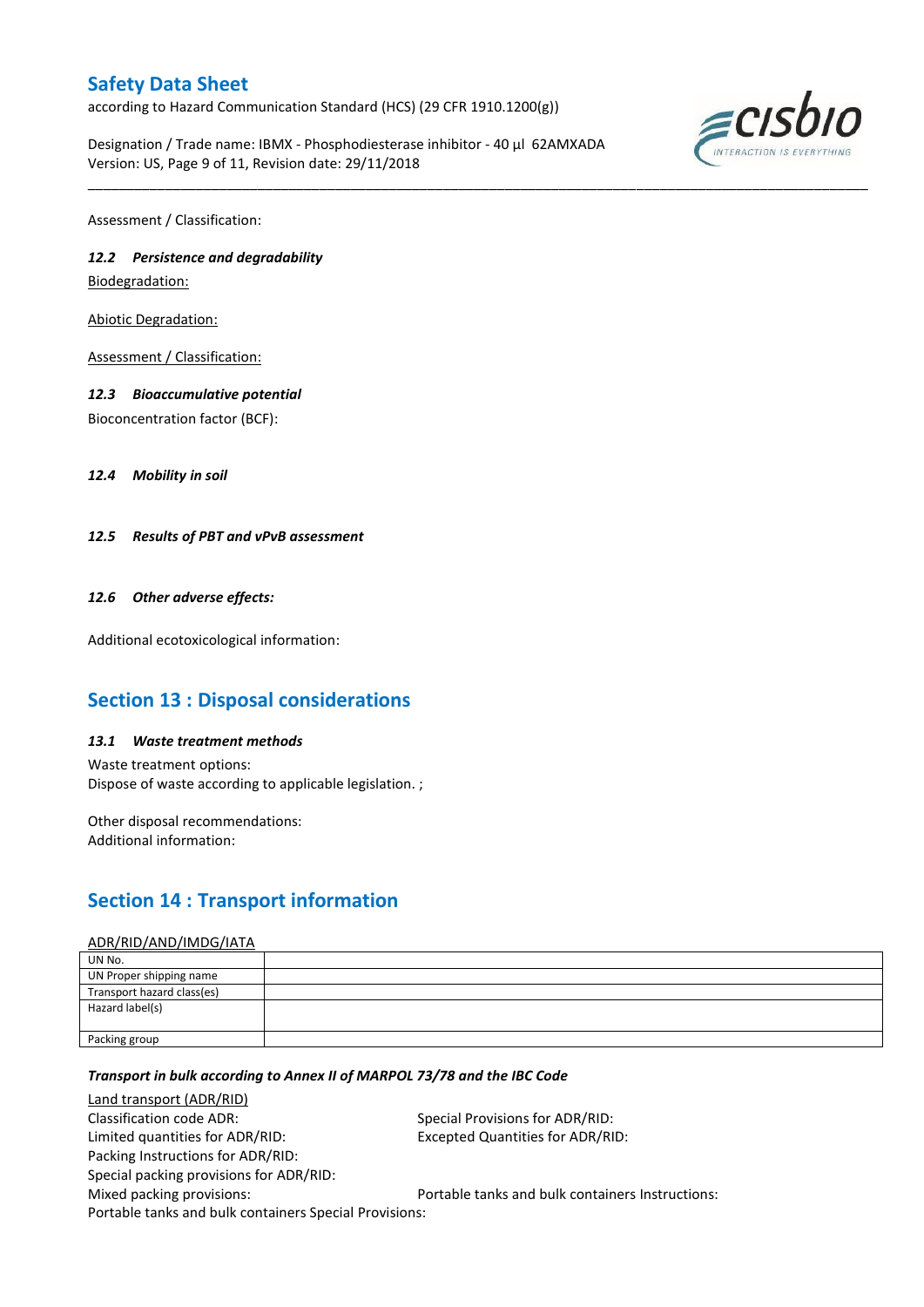according to Hazard Communication Standard (HCS) (29 CFR 1910.1200(g))

Designation / Trade name: IBMX - Phosphodiesterase inhibitor - 40 µl 62AMXADA Version: US, Page 10 of 11, Revision date: 29/11/2018



| <b>ADR Tank Code:</b>                                                  | ADR Tank special provisions:                  |
|------------------------------------------------------------------------|-----------------------------------------------|
| Vehicle for tank carriage:                                             | Special provisions for carriage Packages:     |
| Special provisions for carriage Bulk:                                  |                                               |
| Special provisions for carriage for loading, unloading and handling:   |                                               |
| Special Provisions for carriage Operation:                             |                                               |
| Hazard identification No:                                              | Transport category (Tunnel restriction code): |
|                                                                        |                                               |
| Sea transport (IMDG)                                                   |                                               |
| Marine Pollutant:                                                      | Subsidiary risk(s) for IMDG:                  |
| Packing provisions for IMDG:                                           | Limited quantities for IMDG:                  |
| Packing instructions for IMDG:                                         | <b>IBC</b> Instructions:                      |
| <b>IBC Provisions:</b>                                                 | <b>IMO</b> tank instructions:                 |
| UN tank instructions:                                                  | Tanks and bulk Provisions:                    |
| EmS:                                                                   | Stowage and segregation for IMDG:             |
| Properties and observations:                                           |                                               |
|                                                                        |                                               |
| Inland waterway transport (ADN)                                        |                                               |
| <b>Classification Code ADN:</b>                                        | <b>Special Provisions ADN:</b>                |
| Limited quantities ADN:                                                | <b>Excepted quantities ADN:</b>               |
| Carriage permitted:                                                    | Equipment required:                           |
| Provisions concerning loading and unloading:                           |                                               |
| Provisions concerning carriage:                                        | Number of blue cones/lights:                  |
| Remark:                                                                |                                               |
|                                                                        |                                               |
| Air transport (ICAO-TI / IATA-DGR)                                     |                                               |
| Subsidiary risk for IATA:                                              | Excepted quantity for IATA:                   |
| Passenger and Cargo Aircraft Limited Quantities Packing Instructions:  |                                               |
| Passenger and Cargo Aircraft Limited Quantities Maximal Net Quantity : |                                               |
| Passenger and Cargo Aircraft Packaging Instructions :                  |                                               |
| Passenger and Cargo Aircraft Maximal Net Quantity :                    |                                               |
| Cargo Aircraft only Packaging Instructions :                           |                                               |
| Cargo Aircraft only Maximal Net Quantity :                             |                                               |
| ERG code:                                                              | <b>Special Provisions for IATA:</b>           |

# **Section 15 : Regulatory information**

### *15.1 Safety, health and environmental regulations/legislation specific for the substance or mixture*

### *15.2 Chemical Safety Assessment:*

For the following substances of this mixture a chemical safety assessment has been carried out :

# **Section 16 : Other information**

## *16.1 Indication of changes*

Date of the previous version:08/11/2018 Modifications: